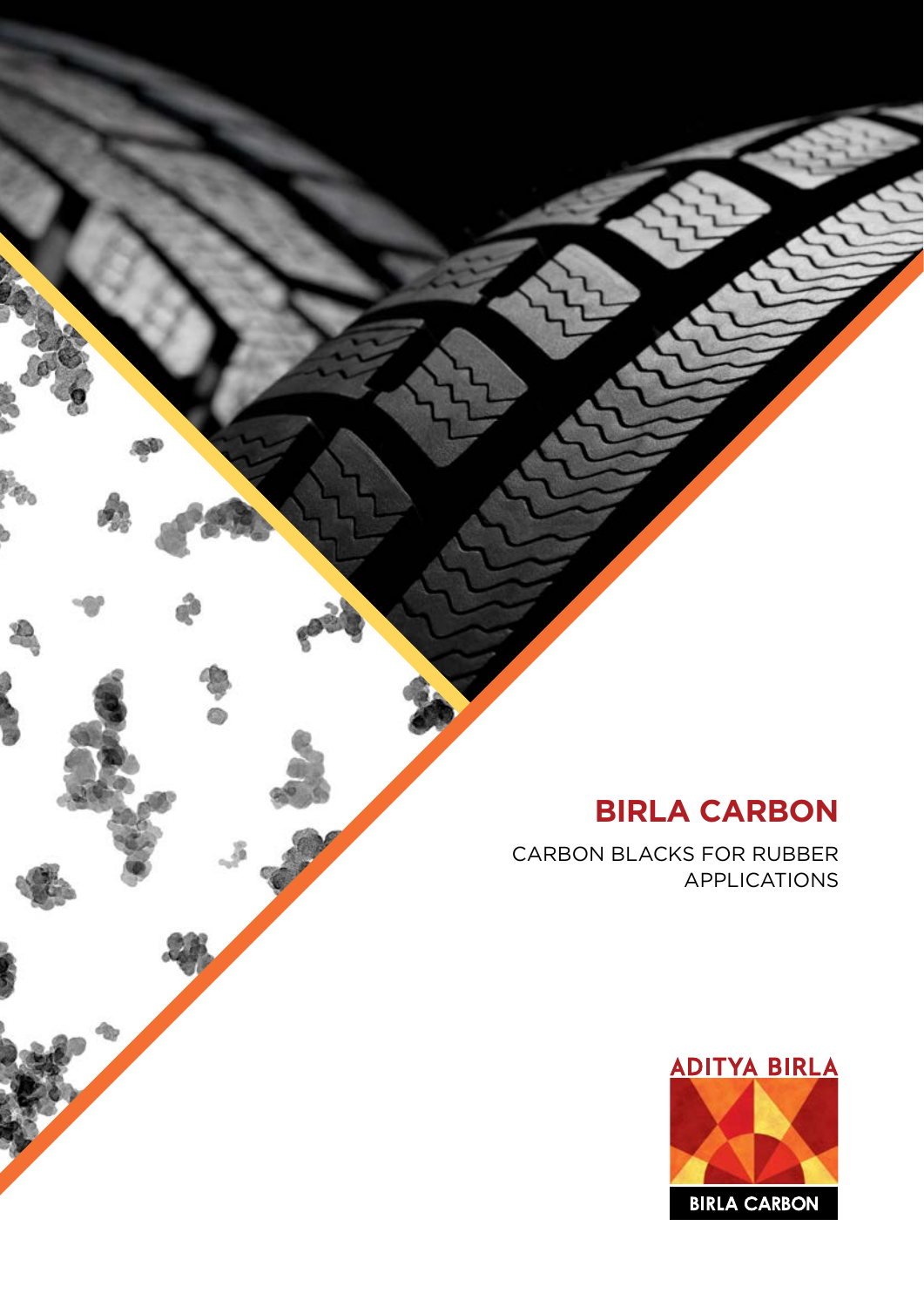Carbon black is the predominant reinforcing filler used in rubber compounds, and the improvement in rubber properties is a function of the fundamental physical and chemical characteristics of the carbon black, which include aggregate size and structure, particle size (surface area), surface activity, and porosity. Carbon blacks are manufactured with a very wide range of surface area and structure combinations to provide the rubber compounder the utmost flexibility in tailoring their specific rubber compound requirements. Grades defined by ASTM International, designated as the N series, have well defined structure and surface area targets for customers' convenience. In addition to these materials, Birla Carbon has developed a range of unique products, designated Birla Carbon™ products, which provide differentiated performance for a wide range of tire and rubber goods applications.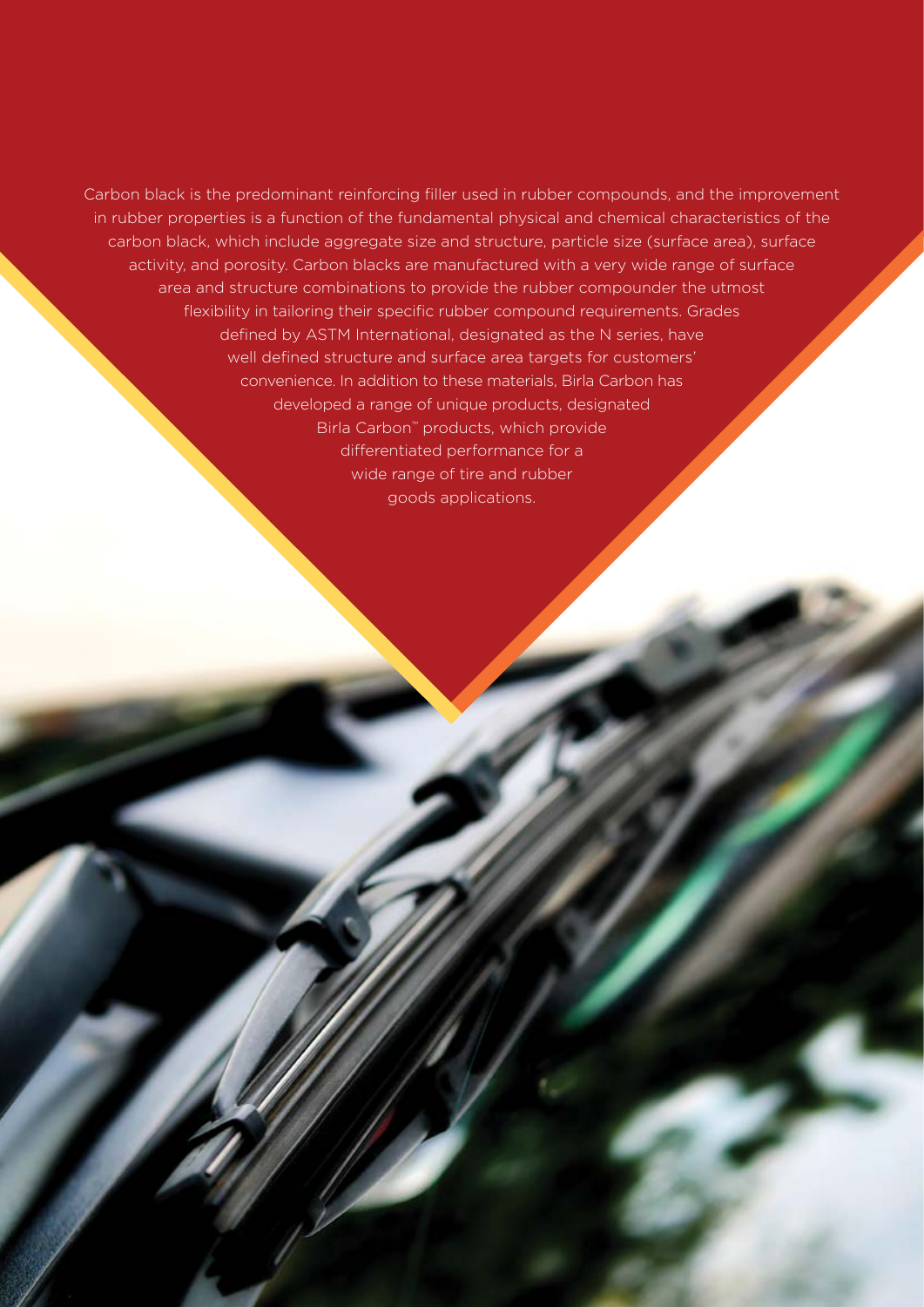### **Carbon Black Characteristics**

**PARTICLE SIZE.** This fundamental property of carbon black has a significant effect on rubber properties. Typical carbon black particle sizes for furnace blacks range from approximately 8 nanometers to 100 nanometers. Smaller particle size increases the specific surface area  $(m^2/q)$  of the carbon black. Smaller particle size and higher specific surface area lead to increased reinforcement, increased abrasion resistance, improved tensile strength and higher hysteresis. However, to disperse smaller particle size carbon blacks requires increased mixing time and energy. Particle size and its distribution can only be measured using a transmission electron microscope.

**AGGREGATE SIZE.** Carbon black particles coalesce during formation to form carbon black aggregates, which are the true primary unit of carbon black. The number of primary particles and degree of branching in the carbon black aggregate determines its structure level, which has a direct impact on several important in-rubber properties. For example, increasing carbon black structure increases modulus, hardness, electrical conductivity, and improves dispersibility of the carbon black, but also increases compound viscosity.

**SURFACE ACTIVITY.** The organophilic nature of the carbon black surface lends itself to a very synergistic and high level of carbon-black-elastomer interaction that greatly improves the abrasion resistance, tensile strength, hysteresis, and modulus of a rubber compound, without coupling agents or intensive mixing. The surface characteristics of carbon black are difficult to precisely define, but the surface structure of carbon black is believed to be composed of graphene layers oriented in a tile-like fashion with exposed edge sites that contain various functional groups composed of hydrogen and oxygen.

**POROSITY.** This fundamental property of carbon black can affect the measurement of surface area resulting in a total surface area (nitrogen specific surface area or NSA) larger than the external or non-porous surface area (statistical thickness surface area or STSA). Increasing the porosity reduces the envelope density of the aggregates. This results in a higher volume fraction of carbon black at a given loading that leads to an increase in compound modulus and electrical conductivity.

**PHYSICAL FORM.** This property of carbon black is also important and the most common physical form of carbon blacks for rubber applications is beads (pellets). Pelletization densifies the carbon black for improved handling, mixing and dispersion.

### **Birla Carbon™ Product Range for Differentiated Performance**

#### **FOR MECHANICAL RUBBER GOODS**

Birla carbon has a comprehensive range of ASTM and differentiated Birla Carbon™ products for use in rubber goods applications. The Birla Carbon product line features products with tailored morphologies and physical form for enhanced conveying, dispersion and processing, and products with controlled ash and residue levels for superior extruded surface finish and durability. These products are targeted for a diverse range of applications such as:

- *Rubber belts, tracks and anti-vibration devices, where dynamic performance and durability of components are key factors,*
- *Extruded sealing applications such as Class A automotive profiles where surface appearance, compound resistivity targets and throughput are critical,*
- *Various fluid transfer applications as well as injection molded seals and gaskets.*

The Birla Carbon product line also includes a wide selection of products with low PAH (Polyaromatic Hydrocarbon) content to meet regulatory targets for rubber compounds in a wide range of applications.

#### **FOR TIRE APPLICATIONS**

To enable the tire manufacturer to meet the requirements for lower rolling resistance while maintaining or improving treadwear and traction, Birla Carbon has developed a range of carbon blacks that overcome the traditional trade-offs in these properties.

Additionally the Birla Carbon product line includes differentiated products that range from use in Commercial Tires for improved durability for on and off-road applications, to UHP (Ultra-High Performance) and Racing Tires for an improved grip.

#### **New Rubber Carbon Blacks**



 Birla Carbon is constantly exploring ways to improve carbon black performance in rubber applications. Contact your Birla Carbon sales or technical service representative for the latest information on new rubber grades developed by Birla Carbon.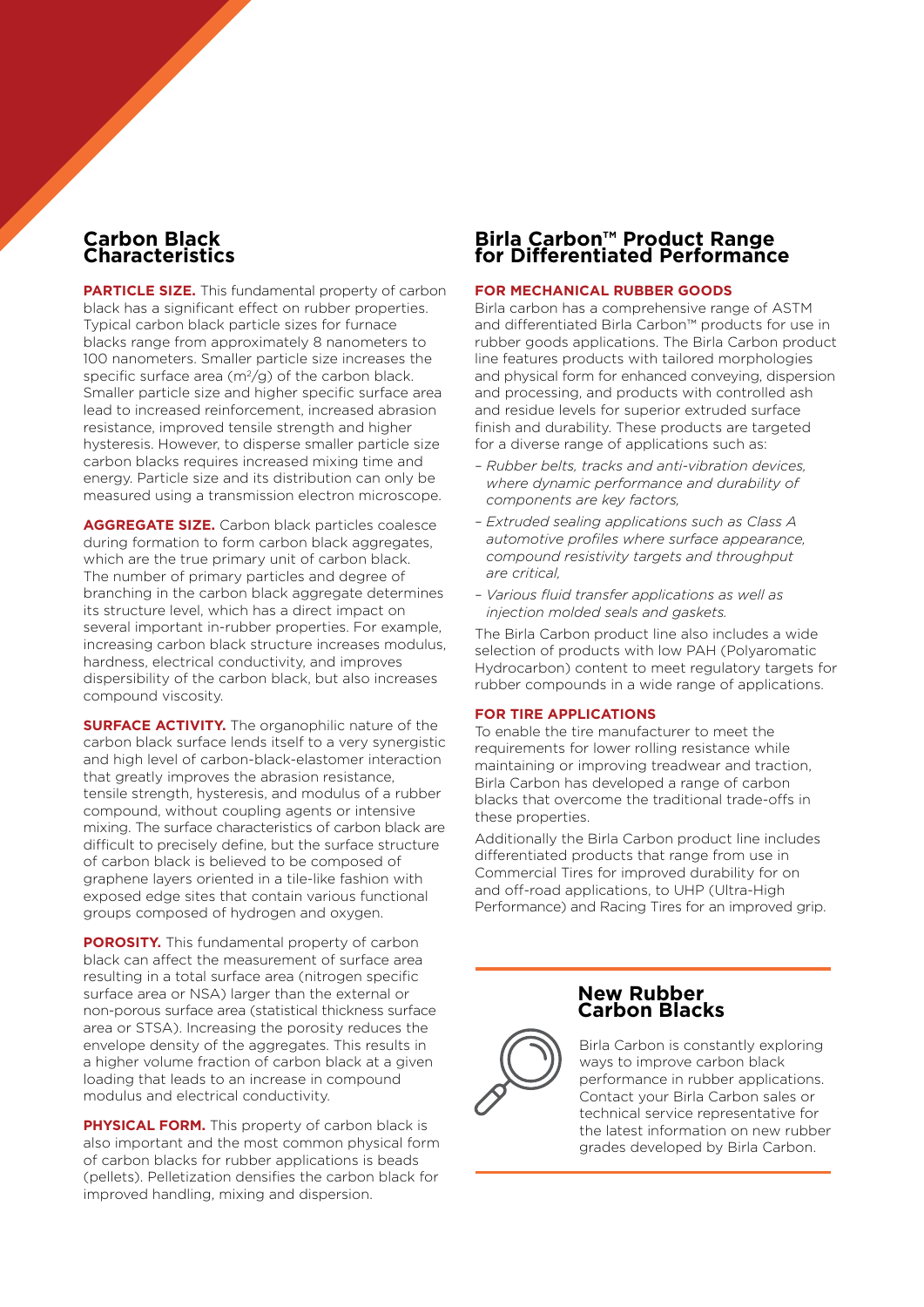## Recommended Product

|                               |                                 |                                                                   | <b>Applications in Rubber</b>          | N115                 | <b>N121</b> | N134 | <b>N220</b> | <u>N231</u> | $\begin{array}{ c c c }\hline 234 & 80 & 80 & 80 \\ \hline 22 & 80 & 80 & 80 \\ \hline 23 & 80 & 80 & 80 \\ \hline \end{array}$ |                                     |  |      | N343 |  |   |  |                                                                                                                       | <u>1975 - 1979 - 1989 - 1989 - 1989 - 1989 - 1989 - 1989 - 1989 - 1989 - 1989 - 1989 - 1989 - 1989 - 1989 - 1989 </u> |                                    | N765 | <u>N772</u> | N774 |
|-------------------------------|---------------------------------|-------------------------------------------------------------------|----------------------------------------|----------------------|-------------|------|-------------|-------------|---------------------------------------------------------------------------------------------------------------------------------|-------------------------------------|--|------|------|--|---|--|-----------------------------------------------------------------------------------------------------------------------|-----------------------------------------------------------------------------------------------------------------------|------------------------------------|------|-------------|------|
|                               |                                 |                                                                   | Performance/ Racing Tread              |                      |             |      |             |             | ■                                                                                                                               |                                     |  |      |      |  |   |  |                                                                                                                       |                                                                                                                       |                                    |      |             |      |
|                               | Passenger Car Tread             |                                                                   |                                        |                      |             |      |             |             |                                                                                                                                 |                                     |  |      |      |  |   |  |                                                                                                                       |                                                                                                                       |                                    |      |             |      |
|                               | <b>Commercial Vehicle Tread</b> |                                                                   |                                        |                      |             |      |             |             |                                                                                                                                 |                                     |  |      |      |  |   |  |                                                                                                                       |                                                                                                                       |                                    |      |             |      |
|                               | <b>Inner Liner</b>              |                                                                   |                                        |                      |             |      |             |             |                                                                                                                                 |                                     |  |      |      |  |   |  |                                                                                                                       |                                                                                                                       |                                    |      |             |      |
| <b>Tires</b>                  | <b>General Carcass</b>          |                                                                   |                                        |                      |             |      |             |             |                                                                                                                                 |                                     |  |      |      |  |   |  |                                                                                                                       |                                                                                                                       |                                    |      |             |      |
|                               | Off the Road                    |                                                                   |                                        |                      |             |      |             |             |                                                                                                                                 |                                     |  |      |      |  | п |  |                                                                                                                       |                                                                                                                       |                                    |      |             |      |
|                               | <b>All Terrain</b>              |                                                                   |                                        |                      |             |      |             |             |                                                                                                                                 |                                     |  |      |      |  |   |  |                                                                                                                       |                                                                                                                       |                                    |      |             |      |
|                               | <b>Two Wheeler</b>              |                                                                   |                                        |                      |             |      |             |             |                                                                                                                                 |                                     |  |      |      |  | п |  |                                                                                                                       |                                                                                                                       |                                    |      |             |      |
|                               |                                 | <b>Side Wall</b>                                                  |                                        |                      |             |      |             |             |                                                                                                                                 |                                     |  |      |      |  |   |  |                                                                                                                       |                                                                                                                       |                                    |      |             |      |
| <b>Applications in Rubber</b> |                                 |                                                                   |                                        |                      |             | N115 | M21         | N134        |                                                                                                                                 | <b>N220</b><br>N231<br>N334<br>N330 |  | N339 |      |  |   |  | <u>1943 - 1958 - 1959 - 1959 - 1959 - 1959 - 1959 - 1959 - 1959 - 1959 - 1959 - 1959 - 1959 - 1959 - 1959 - 1959 </u> |                                                                                                                       | <b>N765</b><br><u>N772</u><br>N774 |      |             |      |
|                               |                                 |                                                                   | <b>Class A Profiles</b>                |                      |             |      |             |             |                                                                                                                                 |                                     |  |      |      |  |   |  |                                                                                                                       |                                                                                                                       |                                    |      |             |      |
|                               |                                 |                                                                   | <b>Class B / Building Profiles</b>     |                      |             |      |             |             |                                                                                                                                 |                                     |  |      |      |  |   |  |                                                                                                                       |                                                                                                                       |                                    |      |             |      |
|                               |                                 |                                                                   |                                        | <b>Coolant Hoses</b> |             |      |             |             |                                                                                                                                 |                                     |  |      |      |  |   |  |                                                                                                                       |                                                                                                                       |                                    |      |             |      |
|                               |                                 |                                                                   |                                        | <b>Fuel Hoses</b>    |             |      |             |             |                                                                                                                                 |                                     |  |      |      |  |   |  |                                                                                                                       |                                                                                                                       |                                    |      |             |      |
|                               |                                 |                                                                   | <b>Non-Automotive Hoses</b>            |                      |             |      |             |             |                                                                                                                                 |                                     |  |      |      |  |   |  |                                                                                                                       |                                                                                                                       |                                    |      |             |      |
|                               |                                 |                                                                   | <b>Industrial Conveyor Belts</b>       |                      |             |      |             |             |                                                                                                                                 |                                     |  |      |      |  |   |  |                                                                                                                       |                                                                                                                       |                                    |      |             |      |
|                               |                                 |                                                                   | <b>Timing Belts</b>                    |                      |             |      |             |             |                                                                                                                                 |                                     |  |      |      |  |   |  |                                                                                                                       |                                                                                                                       |                                    |      |             |      |
|                               |                                 |                                                                   | <b>Drive Belts</b>                     |                      |             |      |             |             |                                                                                                                                 |                                     |  |      |      |  |   |  |                                                                                                                       |                                                                                                                       |                                    |      |             |      |
|                               |                                 |                                                                   | Anti-Vibration - High Frequency        |                      |             |      |             |             |                                                                                                                                 |                                     |  |      |      |  |   |  |                                                                                                                       |                                                                                                                       |                                    |      |             |      |
|                               |                                 | <b>Mechanical Rubber Goods</b><br>Anti-Vibration - High Amplitude |                                        |                      |             |      |             |             |                                                                                                                                 |                                     |  |      |      |  |   |  |                                                                                                                       |                                                                                                                       |                                    |      |             |      |
|                               |                                 |                                                                   | <b>Anti-Vibration - Non Automotive</b> |                      |             |      |             |             |                                                                                                                                 |                                     |  |      |      |  |   |  |                                                                                                                       |                                                                                                                       |                                    |      |             |      |
|                               |                                 | Footwear                                                          |                                        |                      |             |      |             |             |                                                                                                                                 |                                     |  |      |      |  |   |  | п                                                                                                                     |                                                                                                                       |                                    |      |             |      |
|                               |                                 |                                                                   | Roofing                                |                      |             |      |             |             |                                                                                                                                 |                                     |  | п    |      |  |   |  | ■                                                                                                                     |                                                                                                                       |                                    |      |             |      |
|                               |                                 |                                                                   | O-Rings / Gaskets                      |                      |             |      |             |             |                                                                                                                                 |                                     |  |      |      |  |   |  |                                                                                                                       |                                                                                                                       |                                    |      |             |      |
|                               |                                 |                                                                   | Masterbatch / Compounding              |                      |             |      |             |             |                                                                                                                                 |                                     |  |      |      |  |   |  |                                                                                                                       |                                                                                                                       |                                    |      |             |      |
|                               |                                 |                                                                   |                                        | <b>Solid Tire</b>    |             |      |             |             |                                                                                                                                 |                                     |  |      |      |  | ▄ |  | ш                                                                                                                     |                                                                                                                       |                                    |      |             |      |
|                               | <b>Tracks</b>                   |                                                                   |                                        |                      |             |      |             |             |                                                                                                                                 |                                     |  |      |      |  | ш |  | ■                                                                                                                     |                                                                                                                       |                                    |      |             |      |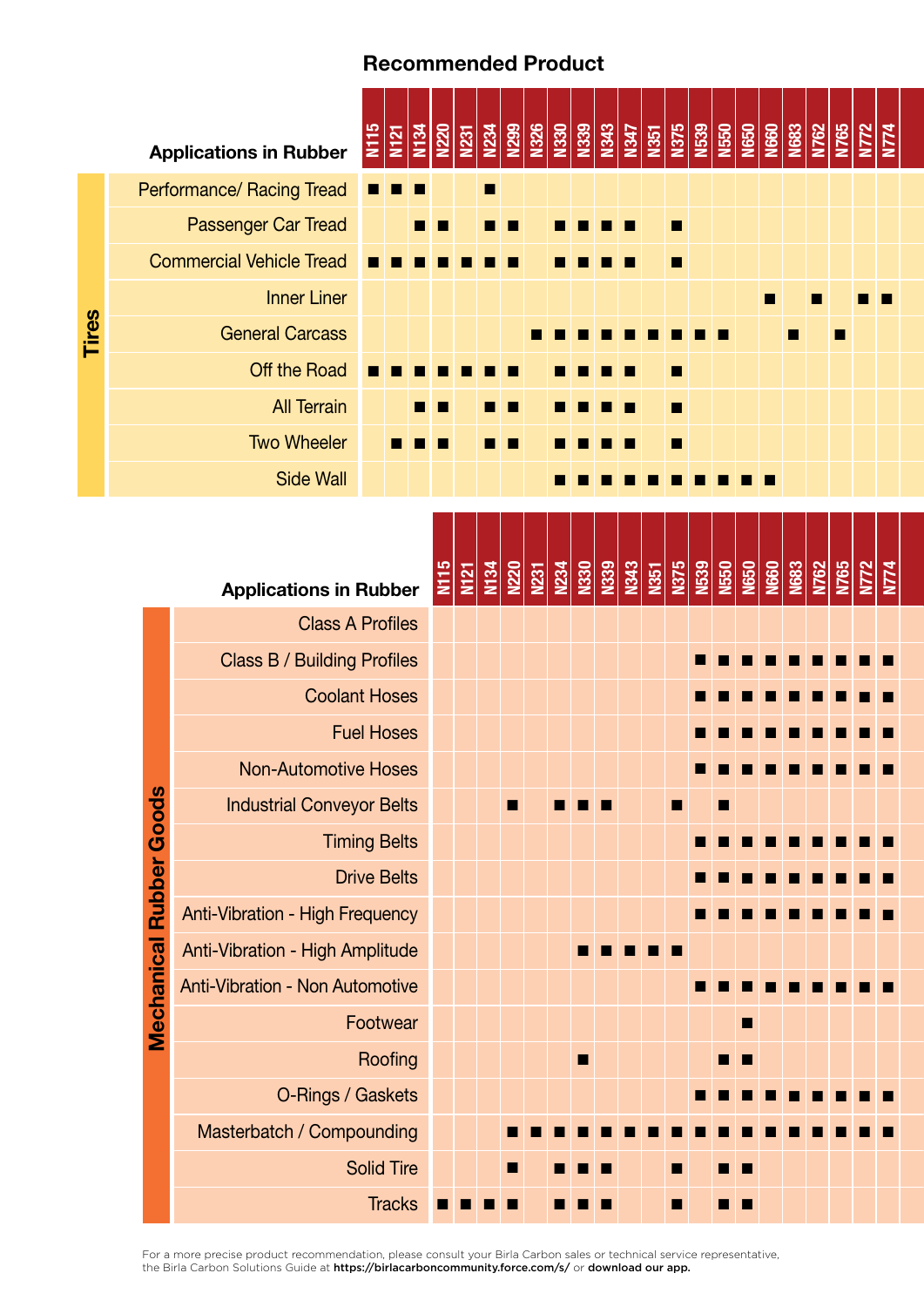

Birla Carbon, Conductex, Raven, and Ultra are trademarks owned by Birla Carbon U.S.A., Inc. or its affiliates and are registered in one or more counties.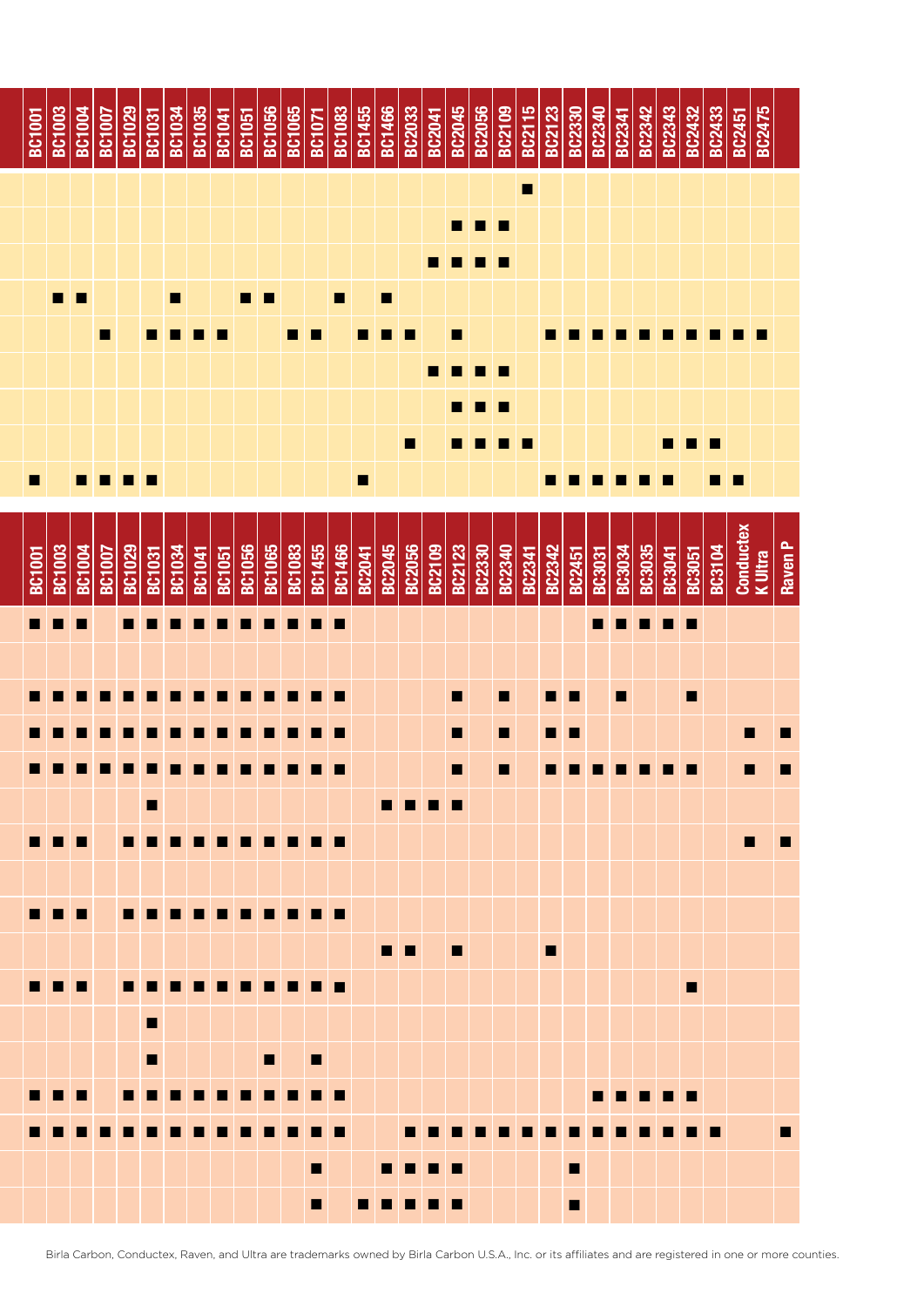

### **Dimensional Classification of Rubber Grade Carbons**

\* OAN: Oil Absorption Number

\*\* NSA: Nitrogen Specific Surface Area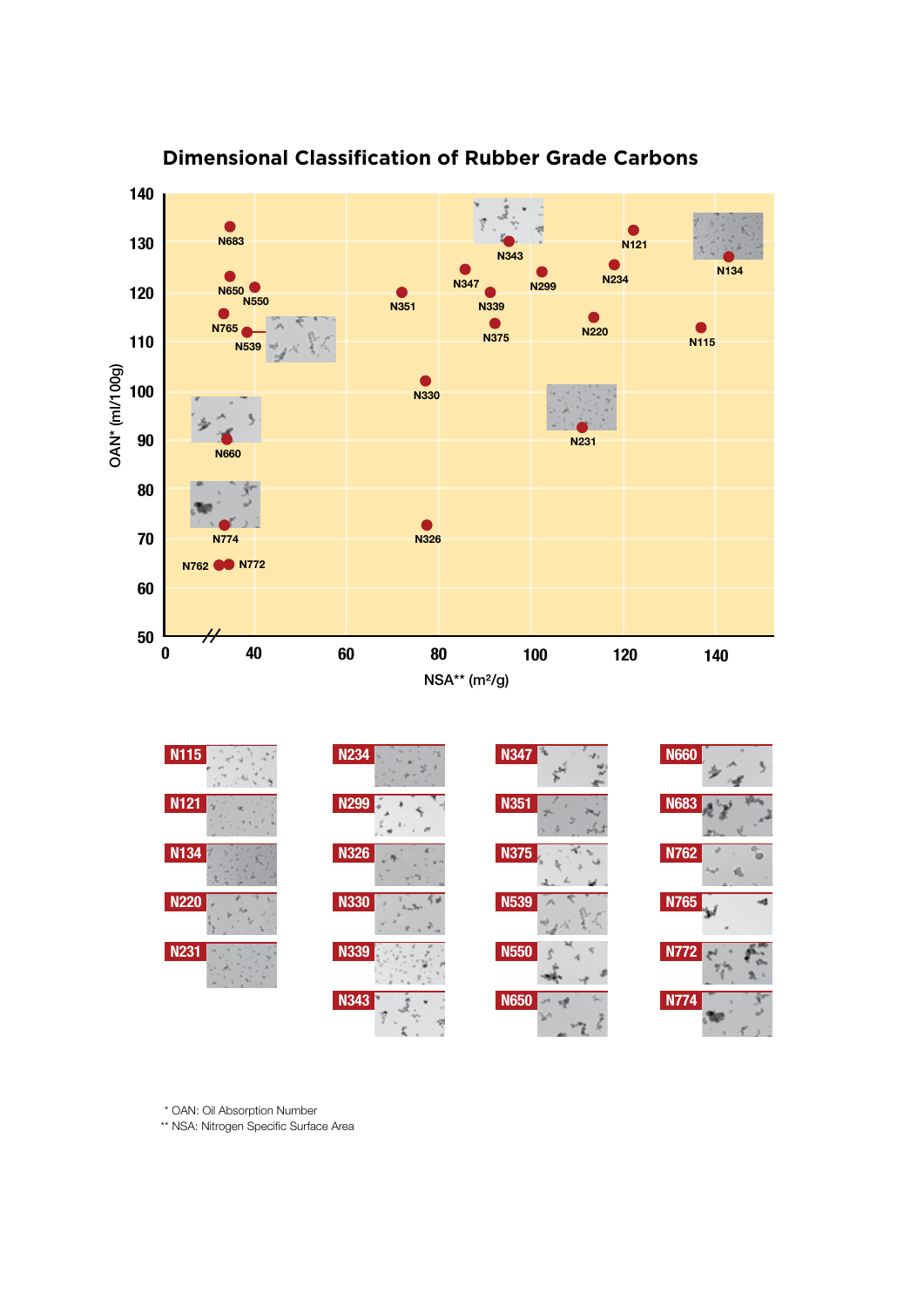| <b>ASTM</b><br><b>Designation</b> | <b>NSA</b><br>(m <sup>2</sup> /g) | <b>STSA</b><br>(m <sup>2</sup> /g) | <b>Tint</b><br>$(\%)$    | <b>lodine</b><br>(mg/g) | <b>OAN</b><br>(mI/100g) | <b>COAN (24M4)</b><br>(mI/100q) | <b>Pour Density</b><br>(kg/m <sup>3</sup> ) |
|-----------------------------------|-----------------------------------|------------------------------------|--------------------------|-------------------------|-------------------------|---------------------------------|---------------------------------------------|
| <b>N115</b>                       | 137                               | 124                                | 123                      | 160                     | 113                     | 97                              | 345                                         |
| N121                              | 122                               | 114                                | 119                      | 121                     | 132                     | 111                             | 320                                         |
| N134                              | 143                               | 137                                | 131                      | 142                     | 127                     | 103                             | 320                                         |
| <b>N220</b>                       | 114                               | 106                                | 116                      | 121                     | 114                     | 98                              | 355                                         |
| <b>N231</b>                       | 111                               | 107                                | 120                      | 121                     | 92                      | 86                              | 400                                         |
| <b>N234</b>                       | 119                               | 112                                | 123                      | 120                     | 125                     | 102                             | 320                                         |
| <b>N299</b>                       | 104                               | 97                                 | 113                      | 108                     | 124                     | 104                             | 335                                         |
| <b>N326</b>                       | 78                                | 76                                 | 111                      | 82                      | 72                      | 68                              | 455                                         |
| <b>N330</b>                       | 78                                | 75                                 | 104                      | 82                      | 102                     | 88                              | 380                                         |
| <b>N339</b>                       | 91                                | 88                                 | 111                      | 90                      | 120                     | 99                              | 345                                         |
| N343                              | 96                                | 92                                 | 112                      | 92                      | 130                     | 104                             | 320                                         |
| <b>N347</b>                       | 85                                | 83                                 | 105                      | 90                      | 124                     | 99                              | 335                                         |
| <b>N351</b>                       | 71                                | 70                                 | 100                      | 68                      | 120                     | 95                              | 345                                         |
| <b>N375</b>                       | 93                                | 91                                 | 114                      | 90                      | 114                     | 96                              | 345                                         |
| <b>N539</b>                       | 39                                | 38                                 | $\overline{\phantom{a}}$ | 43                      | 111                     | 81                              | 385                                         |
| <b>N550</b>                       | 40                                | 39                                 | $\overline{\phantom{a}}$ | 43                      | 121                     | 85                              | 360                                         |
| <b>N650</b>                       | 36                                | 35                                 | $\overline{\phantom{0}}$ | 36                      | 122                     | 84                              | 370                                         |
| <b>N660</b>                       | 35                                | 34                                 | $\overline{\phantom{a}}$ | 36                      | 90                      | 74                              | 440                                         |
| <b>N683</b>                       | 36                                | 34                                 | $\overline{\phantom{0}}$ | 35                      | 133                     | 85                              | 355                                         |
| N762                              | 29                                | 28                                 | $\overline{\phantom{a}}$ | 27                      | 65                      | 59                              | 515                                         |
| <b>N765</b>                       | 34                                | 32                                 | $\overline{\phantom{0}}$ | 31                      | 115                     | 81                              | 370                                         |
| <b>N772</b>                       | 32                                | 30                                 | $\overline{\phantom{a}}$ | 30                      | 65                      | 59                              | 520                                         |
| <b>N774</b>                       | 30                                | 29                                 | $\overline{a}$           | 29                      | 72                      | 63                              | 490                                         |

### **Typical Colloidal Properties (ASTM D1765)**

#### **Test Procedures**

**Tinting Strength:** ASTM D3265 STSA; ASTM D6556 OAN; ASTM D2414 **Pour Density:** ASTM D1513 **Iodine Number:** ASTM D1510 NSA; ASTM D6556 COAN; ASTM D3493 *Carbon black has the CAS number 1333-86-4*